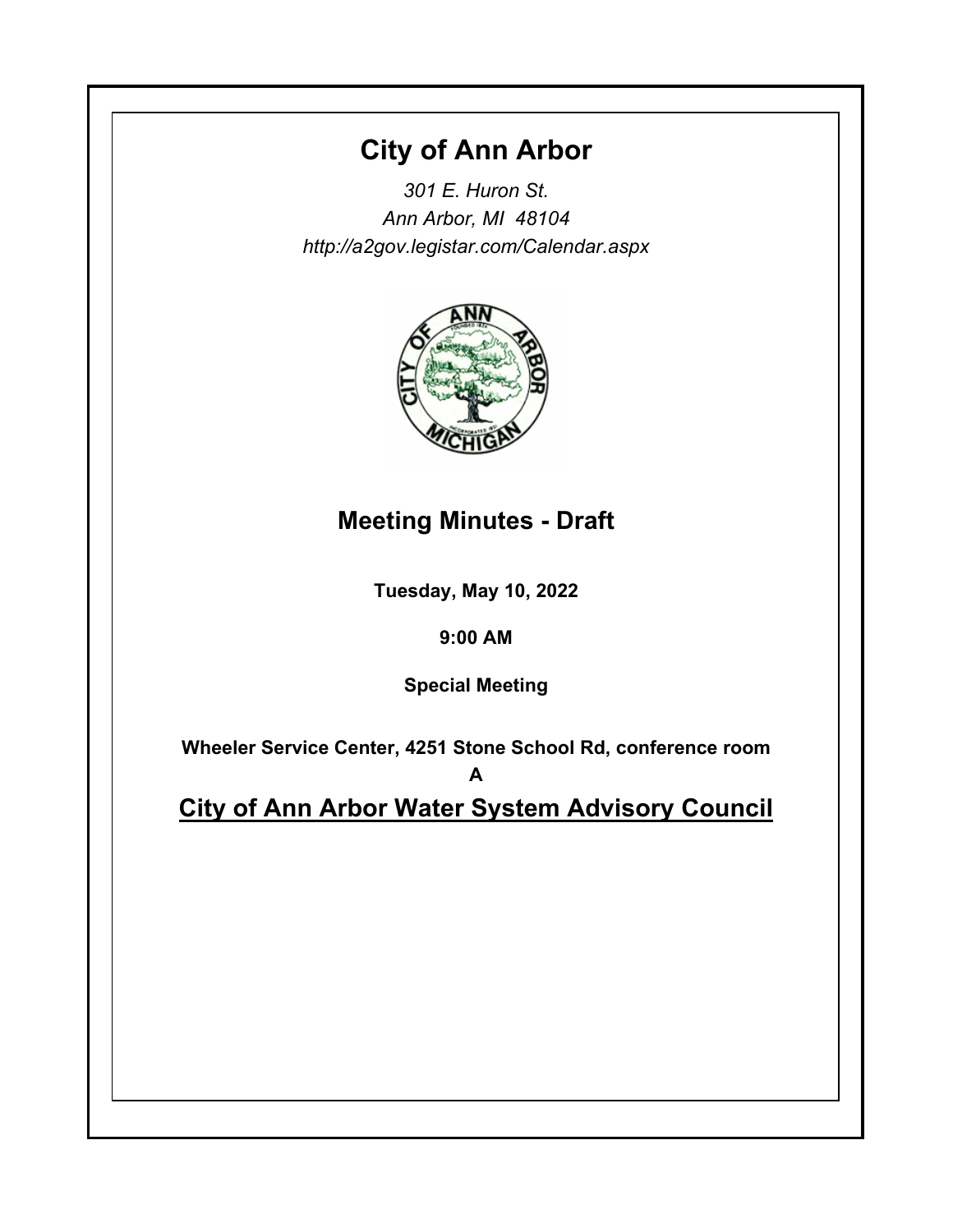#### **I CALL TO ORDER**

*Call to order at 9:09 am.*

#### **II ROLL CALL**

| <b>Present</b> 6 - | Jack Cederquist, Molly Maciejewski, Chuanwu Xi, Daniel |
|--------------------|--------------------------------------------------------|
|                    | Brown, Jaclyn Bates, and Rebecca Lahr                  |
|                    | <b>Absent</b> 1 - Lisa Wondrash                        |

#### **III APPROVAL OF AGENDA**

#### **Approved as presented**

- **Yeas:** 6 Cederquist, Maciejewski, Xi, Brown, Bates, and Lahr
- **Nays:** 0
- Absent: 1 Wondrash

### **IV APPROVAL OF MINUTES**

# **Approved as presented**

# **22-0862**

# **Approved**

- **Yeas:** 6 Cederquist, Maciejewski, Xi, Brown, Bates, and Lahr
- **Nays:** 0
- Absent: 1 Wondrash

# **V OLD BUSINESS**

A. Water Service Line Inventory Update

*Contractor is returning to complete the remaining water meter installations, this will assist with completing verification of materials. - Reviewed a draft version of the Water Service Line Material Dashboard for feedback. This dashboard also communicates replacement progress.*

*https://a2-mi.maps.arcgis.com/apps/dashboards/eebadbc25ef04880b0b*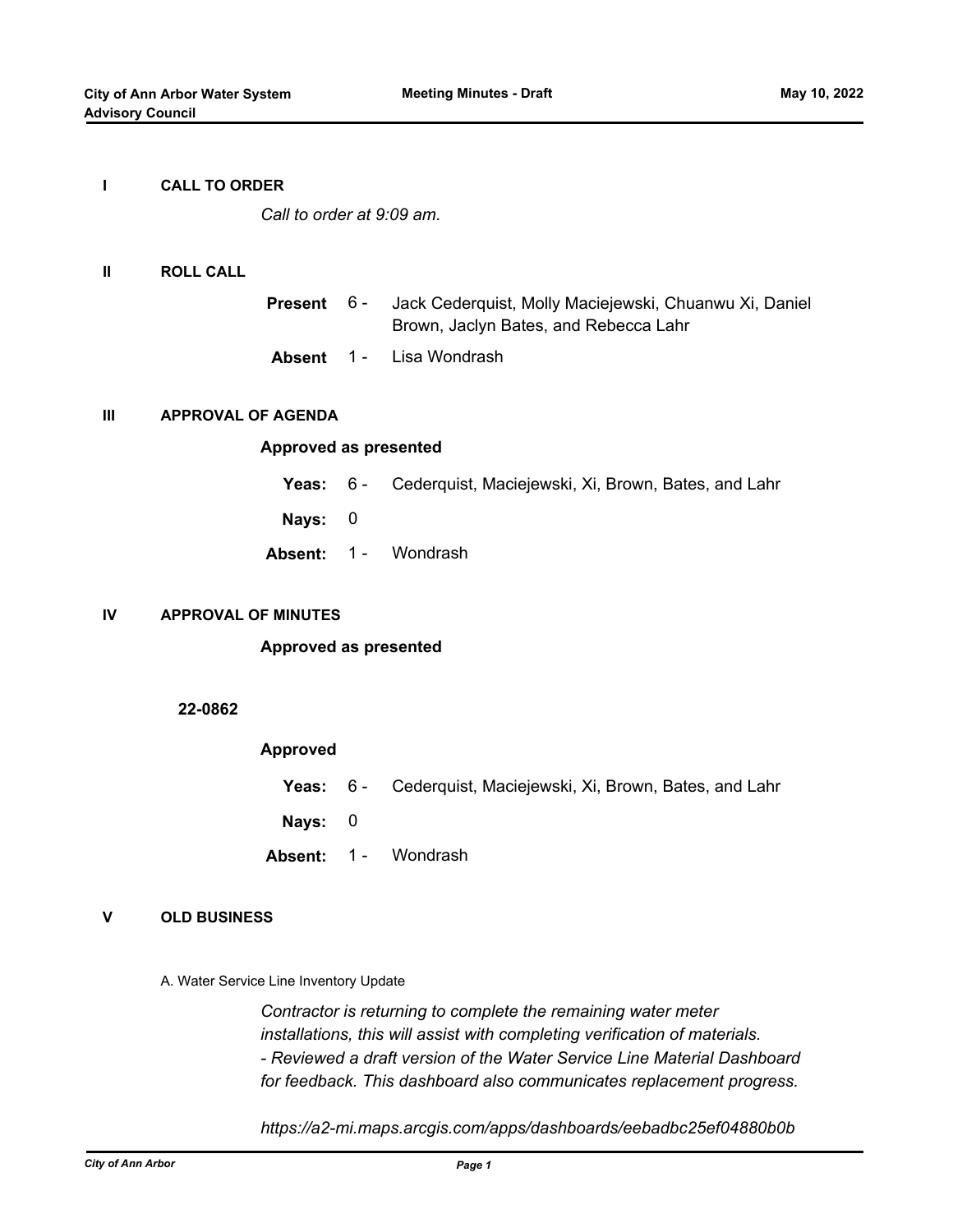# *5cebfd1ba09e7*

*- Suggestions included:*

 *- Provide more context for the numbers*

 *- Promote progress via a timeline that outlines LCR requirement vs. city's replacement progress which is ahead of this timeline. % complete bold lettering in comparison to others.*

 *- Colors should be easy to decipher by the public for progress (green = complete, red = incomplete etc)*

- *Pie charts larger with more context.*
- *Map smaller, click to enlarge into a new window with address search.*
- *increase font size of words*
- *provide a link to more information*

# B. Service Line Replacement Update

*- New service line contractor started in 2022 that is able to increase replacements and keep pace to ensure funds are used and exceed LCR timeline requirements.*

*- Discussed re-evaluating the city's current LCR website regarding lead risk reality based on water treatment, though other variables exist within the home. These variables are under the home owners control which contribute to risk but are not city service related.*

# C. Federal LCR Updates

*No updates since last meeting.*

D. Outreach Updates

*- Listening sessions were held for ARPA*

# **VI NEW BUSINESS**

A. Review of Wastewater Study Conducted by U of M

- *Chuanwu Xi reviewed where the study is to date.*
- *Some results are not published yet, though results so far have provided*
- *early warnings of up ticks in diagnosis of COVID cases on campus.*
- *The University was able to use the data to determine when to adjust prevention measures such as switching to online classes instead of in person.*
- *Website with details to date,*